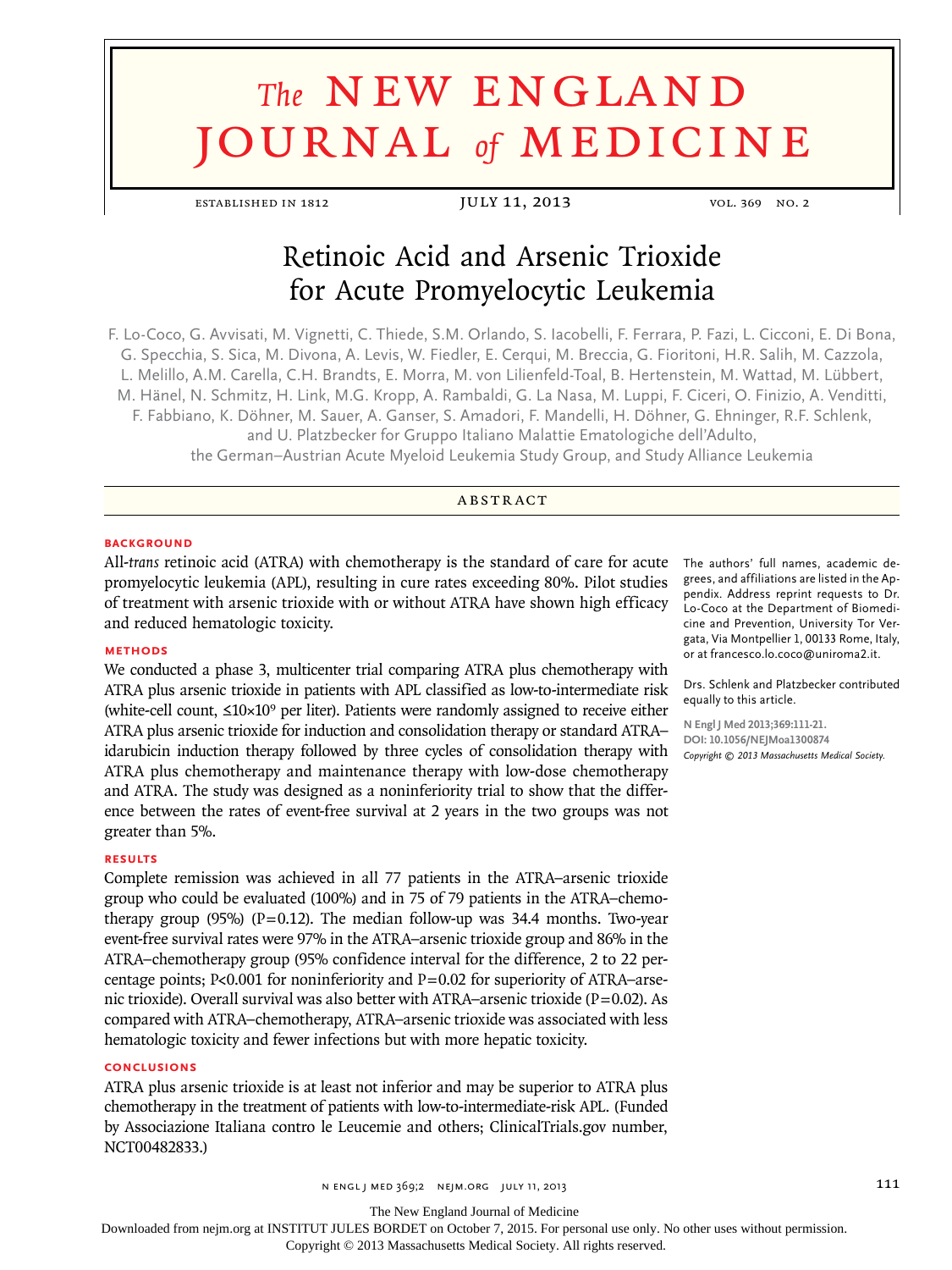**EXECUTE PROMYELOCYTIC LEUKEMIA (APL)**<br>has become a highly curable disease with<br>contemporary treatment, which consists<br>of all-*trans* retinoic acid (ATRA) and anthracyhas become a highly curable disease with contemporary treatment, which consists cline-based chemotherapy.<sup>1,2</sup> As reported in several large multicenter trials, this combination results in overall remission rates of up to 95% and cure rates now exceeding 80%.3-11 Thus, the combination of ATRA and chemotherapy is currently considered the standard of care for newly diagnosed APL.<sup>12</sup>

Arsenic trioxide is also highly effective in the treatment of APL. Early studies conducted in China and the United States showed that this agent can induce sustained molecular remission when used as a single agent in patients who have a relapse after treatment with ATRA-containing regimens,13-15 and other studies confirmed these findings.16 Arsenic trioxide acts through specific binding of the promyelocytic leukemia protein (PML) moiety of the disease-specific PML–retinoic acid receptor alpha (RARA) oncoprotein, leading to its degradation and resulting in partial differentiation and induction of apoptosis of leukemic promyelocytes. Synergy of arsenic trioxide and ATRA, which binds the RARA moiety of PML-RARA, has been shown at both the biologic and clinical levels.17-21

Arsenic trioxide with or without ATRA has proved highly effective in pilot studies involving patients with newly diagnosed APL.<sup>22-25</sup> These studies also showed reduced hematologic toxicity as compared with ATRA and chemotherapy. However, studies using such arsenic-based approaches have mainly consisted of single-center assessments with relatively limited follow-up. In addition, outcomes were significantly poorer in patients with high-risk disease, commonly defined as those with an initial white-cell count greater than  $10\times10^9$  per liter.<sup>26</sup>

In this randomized study, we compared the efficacy and toxicity of standard ATRA plus chemotherapy with ATRA plus arsenic trioxide in patients with newly diagnosed, low-to-intermediate-risk APL.

#### METHODS

#### **Eligibility Criteria**

Eligible patients were 18 to 71 years of age with newly diagnosed APL classified as low-to-intermediate risk (white-cell count at diagnosis, ≤10×10<sup>9</sup> per liter). Initial enrollment and randomization were performed solely on the basis of morphologic features.<sup>27</sup> Genetic confirmation of the diagnosis was required for subsequent eligibility and was carried out by reference laboratories. A genetic diagnosis could be established by detection of the *PML-RARA* fusion gene by means of reverse-transcriptase–polymerase-chain-reaction (RT-PCR) assay,  $28,29$  demonstration of the t(15;17) translocation by means of conventional karyotyping or fluorescence in situ hybridization (FISH),30 or evidence of a microspeckled PML pattern with the use of an indirect immunofluorescence assay.31 Other inclusion criteria were a World Health Organization (WHO) performance status score of 2 or lower (on a scale of 0 to 5, with lower numbers indicating better performance status), a creatinine level of 3.0 mg per deciliter or lower ( $\leq$ 265  $\mu$ mol per liter), and a bilirubin level of 3.0 mg per deciliter or lower  $(51 \mu \text{mol})$ per liter). Written informed consent was obtained from all patients before study entry.

A total of 40 centers from Gruppo Italiano Malattie Ematologiche dell'Adulto (GIMEMA) and 27 centers from the German–Austrian Acute Myeloid Leukemia Study Group and Study Alliance Leukemia participated in the study by enrolling at least one patient. The institutional review board at each participating center reviewed and approved the study. The trial was conducted in accordance with the Declaration of Helsinki.

# **Study Design and Treatment Groups**

The study was a prospective, randomized, multicenter, open-label, phase 3 noninferiority trial. It was designed to show that ATRA–arsenic trioxide was not inferior to ATRA–chemotherapy with respect to the event-free survival rate at 2 years. Patients were randomly assigned to receive ATRA plus arsenic trioxide for induction and consolidation therapy or standard ATRA–idarubicin induction therapy followed by three cycles of consolidation therapy with ATRA plus chemotherapy and maintenance therapy with low-dose chemotherapy and ATRA. The two regimens have been described previously $8,23$  and are shown in Figure 1; detailed descriptions are available in the Supplementary Appendix (available with the full text of this article at NEJM.org). Randomization was centralized and stratified according to institution. The protocol, including the statistical analysis plan, is available at NEJM.org.

No pharmaceutical company was involved in the design of the study, data collection or analysis,

112 **n engl j med 369;2 nejm.org july 11, 2013** 

The New England Journal of Medicine

Downloaded from nejm.org at INSTITUT JULES BORDET on October 7, 2015. For personal use only. No other uses without permission.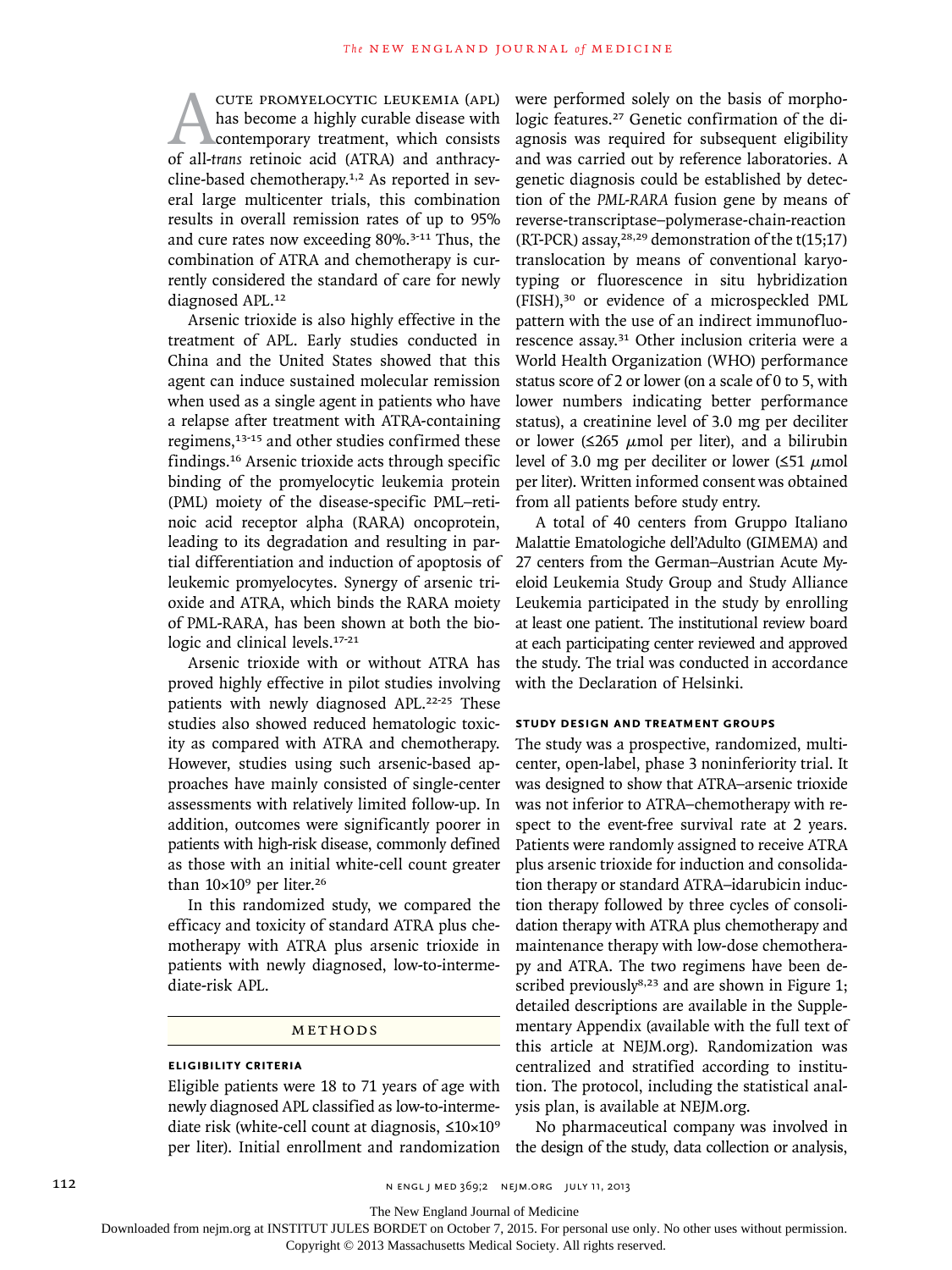

6-mercaptopurine (6-MP) at a dose of 50 mg per square meter per day, alternating with ATRA at a dose of 45 mg per square meter per day, for 15 days every 3 months for 2 years. The vertical lines in the induction-therapy boxes indicate variability in the duration of remisper square meter of body-surface area per day on days 2, 4, 6, and 8 of the induction phase; IDA at a dose of 5 mg per square meter per day on days 1 through 4 of the first cycle of consolidation therapy; mitoxantrone (MTZ) at a dose of 10 mg per square meter per day on days 1 through 5 of the second cycle of consolidation therapy; IDA at a dose of 12 mg per square meter per day on day 1 of the third cycle of consolidation therapy; and intramuscular or oral methotrexate (MTX) at a dose of 15 mg per square meter per week and oral sion-induction therapy. The arrows indicate the approximate timing and doses of the different chemotherapeutic agents.

or the writing of the manuscript. Arsenic trioxide was donated for this investigation by Cephalon Europe and, since 2011, by Teva Pharmaceutical Industries. All authors vouch for the completeness and accuracy of the data and the fidelity of the study to the protocol.

#### **Criteria for Response and End Points**

The primary study end point was event-free survival at 2 years after diagnosis, with treatment failure defined as any of the following: no achievement of hematologic complete remission after induction therapy, no achievement of molecular complete remission after three consolidation courses, molecular relapse, hematologic relapse, or death. Hematologic complete remission and hematologic (morphologic) relapse were defined according to the National Cancer Institute (NCI) workshop definitions.32 Molecular complete remission and molecular relapse were defined as reported elsewhere.<sup>28</sup> Secondary end points included the rate of hematologic complete remission after induction, the probability of overall survival, the cumulative incidence of relapse, toxic effects (graded according to the NCI Common Terminology Criteria for Adverse Events, version 3 [http://ctep.cancer.gov/ protocolDevelopment/electronic\_applications/ docs/ctcaev3.pdf]), and the kinetics of minimal residual disease. Disease-free survival was defined as the time from achievement of hematologic complete remission to relapse (either molecular or hematologic), persistence of PCR positivity after consolidation therapy, or death, whichever occurred first; data on patients who were still alive and in first molecular complete remission were censored at the time of the most recent followup visit. Overall survival and cumulative incidence of relapse were defined according to the NCI workshop definitions (see the Supplementary Appendix).<sup>32</sup>

The New England Journal of Medicine

Downloaded from nejm.org at INSTITUT JULES BORDET on October 7, 2015. For personal use only. No other uses without permission.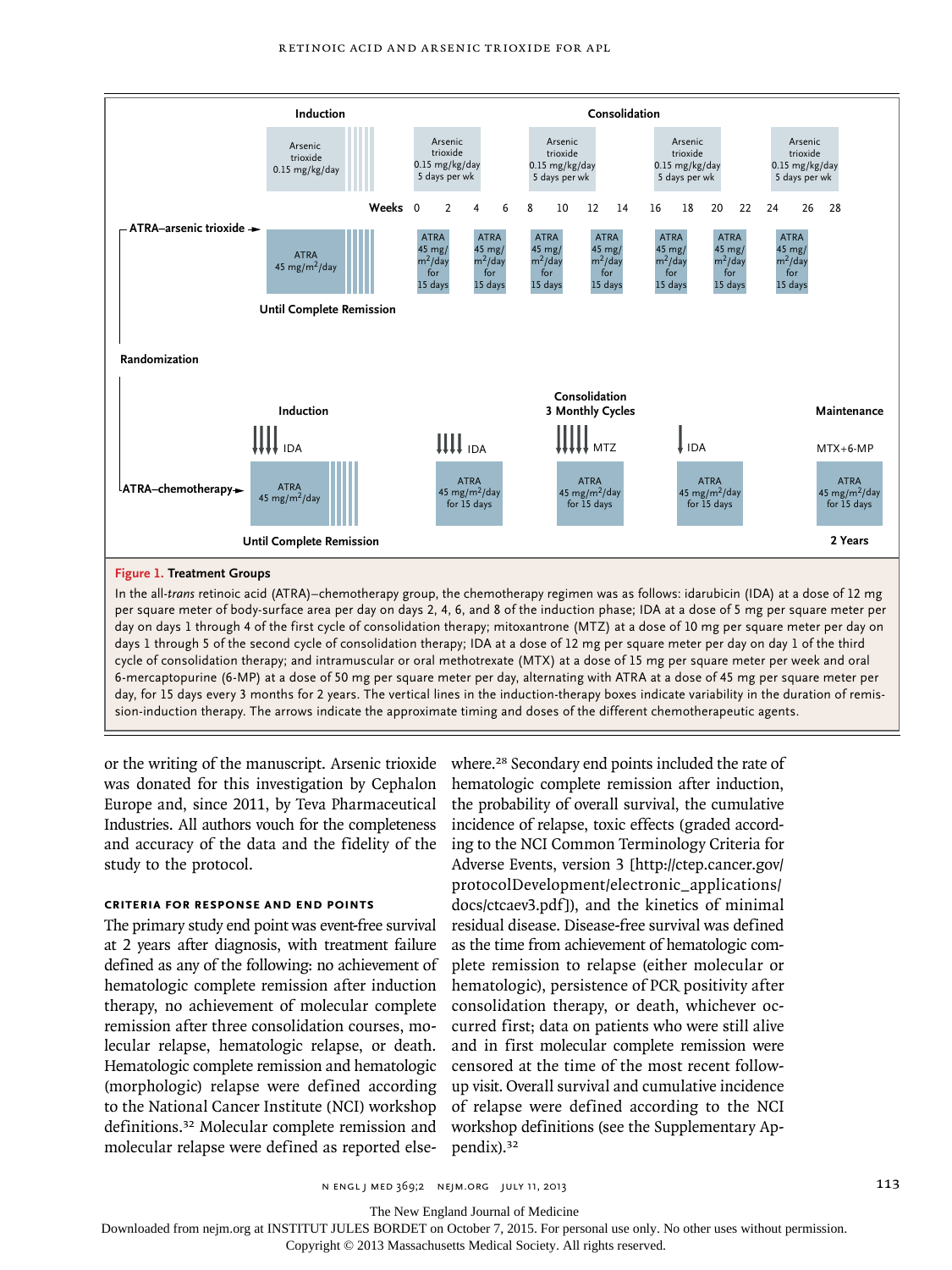# **Supportive Measures and Management of Complications**

Guidelines for the prevention and management of coagulopathy, hyperleukocytosis, prolongation of the corrected QT (QTc) interval,<sup>33</sup> and hematologic and nonhematologic toxic effects were predefined in the protocol and are available in the Supplementary Appendix. As prophylaxis for the differentiation syndrome (see the Supplementary Appendix for definitions), $34$  prednisone at a dose of 0.5 mg per kilogram of body weight per day was administered from day 1 until the end of induction therapy. At the earliest manifestations of suspected differentiation syndrome, ATRA, arsenic trioxide, or both were temporarily discontinued and intravenous dexamethasone was administered at a dose of 10 mg every 12 hours until the disappearance of signs and symptoms for a minimum of 3 days.

### **Laboratory Studies**

With very few exceptions, all genetic tests were carried out on bone marrow samples. Standardized protocols were used for FISH,<sup>30</sup> RT-PCR assay for *PML-RARA*28,29 (sensitivity, 10−4 [i.e., 1 leukemic cell in 10,000 normal cells]), and immunofluorescence staining for PML.31 Prospective monitoring for minimal residual disease was performed by means of RT-PCR assay after induction (for investigational purposes only) and after the third consolidation cycle. Real-time quantitative PCR (RQ-PCR) assays were performed in parallel for patients enrolled in Italy, with the use of previously published methods.35,36 The analysis of FMS-like tyrosine kinase 3 (*FLT3*)–internal tandem duplication (ITD) mutations was carried out according to the protocol reported previously.<sup>37</sup>

# **Statistical Analysis**

The expected event-free survival rates in the reference and experimental groups were 85% and 95%, respectively.8,25 According to the Farrington and Manning formulas (see the Supplementary Appendix), evaluation of 73 patients per group would allow a determination that ATRA–arsenic trioxide was not more than 5% inferior to ATRA–chemotherapy with a type I error probability of 5% and a power of 92%. The target sample was increased to 162 patients to allow for an expected rate of loss of 10%.

All efficacy analyses were based on the intention-to-treat principle, comparing groups according to the randomly assigned treatment. For the primary efficacy analysis for noninferiority, we also carried out a per-protocol analysis, which included patients who received protocol treatments as scheduled. Noninferiority was assessed by estimating the two-sided 95% confidence interval for the between-group difference in crude rates of 2-year event-free survival and checking that the lower bound was not lower than −5%. The robustness of the results was confirmed by means of a sensitivity analysis that addressed all relevant scenarios for the patients who could not be evaluated, with the assumption of a poor outcome for all patients, a favorable outcome for all patients, or a poor outcome for patients in the ATRA–arsenic trioxide group and a favorable outcome for those in the ATRA–chemotherapy group. We completed the analysis of event-free survival by comparing Kaplan–Meier curves, to take into account the time to treatment failure and the loss to follow-up. The log reduction of *PML-RARA* transcript levels was assessed with the use of the Mann–Whitney test.

Survival distributions were estimated with the use of the Kaplan–Meier product-limit estimator and were compared between groups with the use of the log-rank test. The cumulative incidence of relapse was estimated with the use of the proper nonparametric estimator, and between-group comparisons were performed with Gray's K-sample test. SAS statistical software, version 9.1.3, was used for all analyses.

#### **RESULTS**

#### **Enrollment and Characteristics of the Patients**

Enrollment of the prespecified 162 patients was started in October 2007 and was completed in September 2010. The present analysis was performed in November 2012, with a median followup of 34.4 months (range, 0.5 to 55.8). Genetic tests ruled out a diagnosis of *PML-RARA*–positive APL in 3 patients. Three of 159 patients with genetically confirmed APL did not start the assigned treatment (1 withdrew consent, and 2 had major protocol violations). The intention-to-treat analysis included all 156 patients who received at least one dose of the assigned therapy after randomization. The main demographic, clinical, and biologic characteristics of these 156 patients are shown in Table 1. There were no significant differences in the baseline characteristics between the two cohorts. The disposition of the

The New England Journal of Medicine

Downloaded from nejm.org at INSTITUT JULES BORDET on October 7, 2015. For personal use only. No other uses without permission.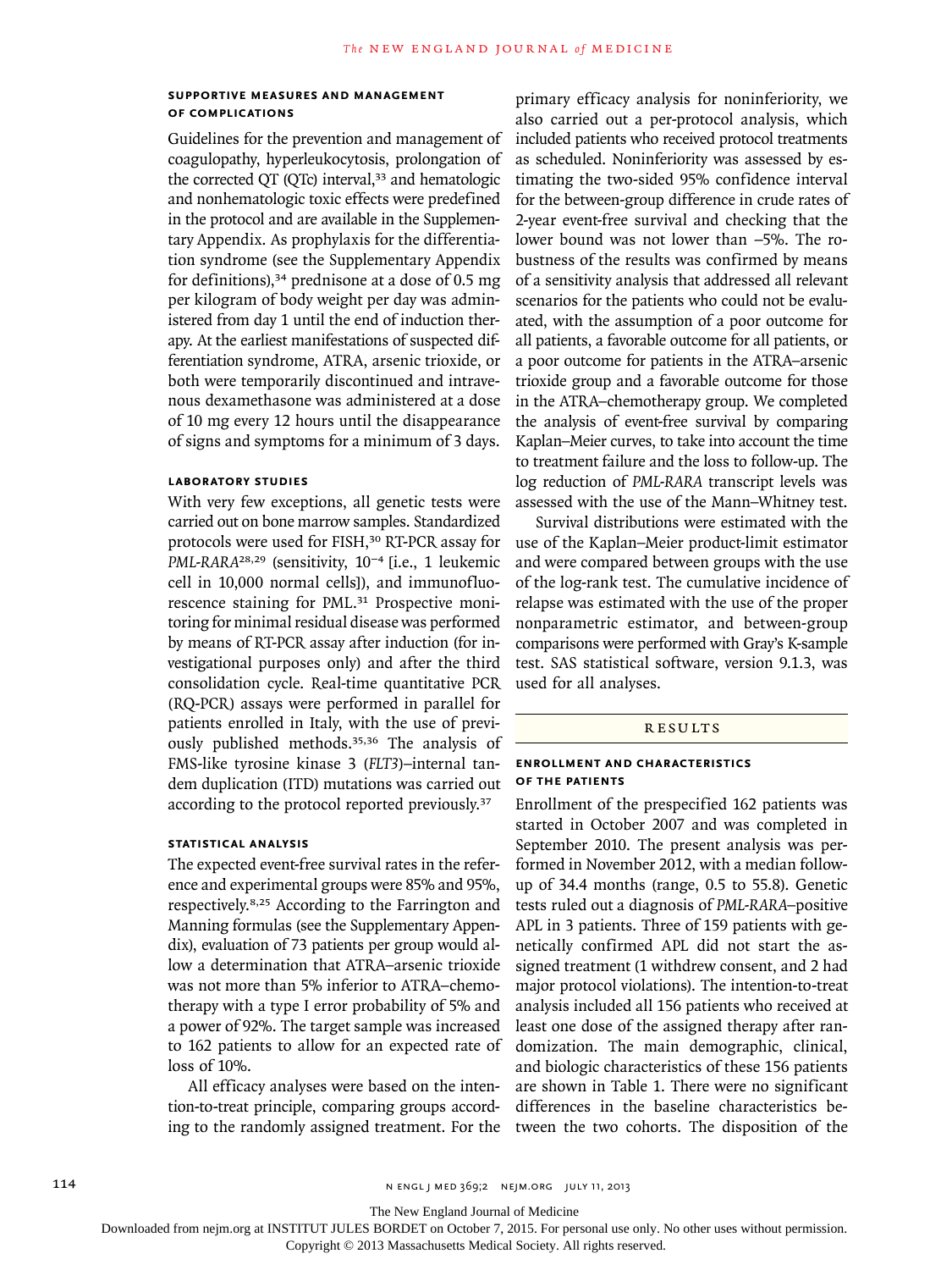patients, including reasons for exclusion, is illustrated in Figure 2.

#### **Induction Therapy**

A total of 77 patients in the ATRA–arsenic trioxide group and 79 patients in the ATRA–chemotherapy group could be evaluated for a response to induction therapy. Hematologic complete remission was achieved in all 77 patients in the ATRA–arsenic trioxide group (100%) and in 75 of the 79 patients in the ATRA–chemotherapy group (95%) ( $P = 0.12$ ). The median time to hematologic complete remission was 32 days (range, 22 to 68) in the ATRA–arsenic trioxide group and 35 days (range, 26 to 63) in the ATRA–chemotherapy group  $(P=0.61)$ . Four patients in the ATRA–chemotherapy group died during induction therapy: 2 from the differentiation syndrome, 1 from ischemic stroke, and 1 from bronchopneumonia. Induction therapy was terminated early in 2 patients in the ATRA–arsenic trioxide group: in 1 because of a major protocol violation, and in the other because of severe prolongation of the QTc interval and electrolyte abnormalities on day 3. Both these patients could be evaluated for a molecular response after consolidation therapy was given off protocol; thus, they were included in the intention-to-treat analysis (see below).

The differentiation syndrome, including moderate and severe forms,<sup>34</sup> developed in 15 patients in the ATRA–arsenic trioxide group (19%) and in 13 patients in the ATRA–chemotherapy group  $(16\%)$   $(P=0.62)$ . Severe differentiation syndrome occurred in 10 patients (5 [6%] in each group,  $P=0.99$ ) and was fatal in 2 patients assigned to ATRA–chemotherapy.

Leukocytosis, defined as a white-cell count of more than  $10\times10^9$  per liter, developed during induction therapy in 35 of 74 patients in the ATRA– arsenic trioxide group (47%) and in 19 of 79 patients in the ATRA–chemotherapy group (24%)  $(P=0.007)$ . All cases were successfully managed with hydroxyurea therapy as recommended in the protocol.

#### **Consolidation Therapy**

A total of 146 of 152 patients in hematologic apy (three in the ATRA–chemotherapy group complete remission proceeded to consolidation therapy. Two patients in the ATRA–chemotherapy group did not receive consolidation therapy because of a cardiac toxic effect and loss to follow-up. Besides the 2 patients who went off pro-

| Table 1. Demographic, Clinical, and Biologic Characteristics of the Patients<br>at Diagnosis.* |                                                    |                                     |
|------------------------------------------------------------------------------------------------|----------------------------------------------------|-------------------------------------|
| Characteristic                                                                                 | <b>ATRA-Arsenic</b><br><b>Trioxide</b><br>$(N=77)$ | ATRA-<br>Chemotherapy<br>$(N = 79)$ |
| $Age - yr$                                                                                     |                                                    |                                     |
| Median                                                                                         | 44.6                                               | 46.6                                |
| Range                                                                                          | $19.1 - 70.2$                                      | $18.7 - 70.2$                       |
| Sex - no. (%)                                                                                  |                                                    |                                     |
| Male                                                                                           | 40 (52)                                            | 36(46)                              |
| Female                                                                                         | 37 (48)                                            | 43 (54)                             |
| White-cell count $- \times 10^{-9}$ /liter                                                     |                                                    |                                     |
| Median                                                                                         | 1.49                                               | 1.60                                |
| Range                                                                                          | $0.32 - 10.00$                                     | $0.30 - 9.61$                       |
| Platelet count $-x10^{-9}$ /liter                                                              |                                                    |                                     |
| Median                                                                                         | 31                                                 | 27                                  |
| Range                                                                                          | $3 - 224$                                          | $3 - 236$                           |
| Risk level - no. (%)+                                                                          |                                                    |                                     |
| Low                                                                                            | 33 (43)                                            | 27 (34)                             |
| Intermediate                                                                                   | 44 (57)                                            | 52(66)                              |
| PML-RARA isoform - no. (%)                                                                     |                                                    |                                     |
| Long                                                                                           | 45 (58)                                            | 48 (61)                             |
| Short                                                                                          | 31 (40)                                            | 29 (37)                             |
| Data missing                                                                                   | 1(1)                                               | 2(3)                                |
| FLT3-ITD mutation - no./total no.<br>(%)                                                       | 14/65 (22)                                         | 16/63(25)                           |

\* There were no significant differences in the baseline characteristics between the two study groups. ATRA denotes all-*trans* retinoic acid, and *FLT3* the gene encoding FMS*-*like tyrosine kinase 3.

 $\dagger$  A low risk level was defined as a white-cell count of no more than  $10\times10^9$  per liter and a platelet count of more than  $40\times10^9$  per liter at presentation, and an intermediate risk level as a white-cell count of no more than  $10\times10^9$  per liter and a platelet count of no more than  $40\times10^9$  per liter at presentation.

tocol during induction therapy, 2 additional patients in the ATRA–arsenic trioxide group were taken off protocol after induction therapy owing to a toxic effect (repetitive tachycardia) and a major protocol violation. However, the patient with the protocol violation could be evaluated for the primary end point.

Four patients died during consolidation therand one in the ATRA–arsenic trioxide group). The three patients in the ATRA–chemotherapy group died from hemorrhagic shock, pulmonary embolism, and bronchopneumonia. The patient in the ATRA–arsenic trioxide group died from

The New England Journal of Medicine

Downloaded from nejm.org at INSTITUT JULES BORDET on October 7, 2015. For personal use only. No other uses without permission.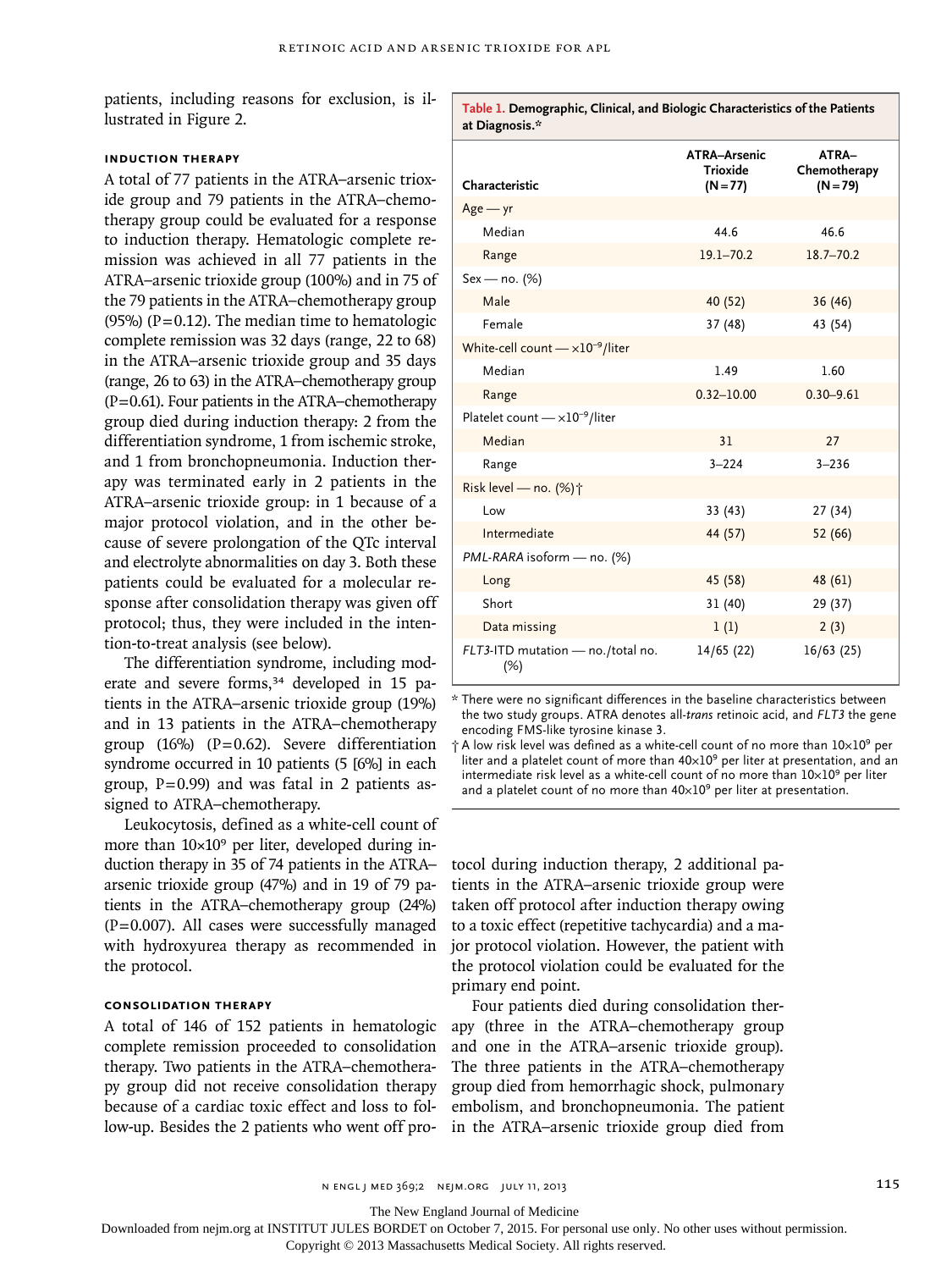#### The NEW ENGLAND JOURNAL of MEDICINE



### **Figure 2. Study Enrollment, Randomization, and Retention.**

In the ATRA–arsenic trioxide group, both the patients who did not complete induction therapy and the patient who discontinued treatment after induction therapy owing to a major protocol violation could be evaluated for postconsolidation polymerase-chain-reaction status and event-free survival at 2 years and thus were included in the intention-to-treat analysis. Two patients in the ATRA–arsenic trioxide group (one who withdrew from the study and one who was lost to follow-up during the fourth cycle of consolidation therapy) and one patient in the ATRA–chemotherapy group (who withdrew from the study after the third cycle of consolidation therapy) could not be evaluated for the primary end point owing to insufficient follow-up.

infection.

bronchopneumonia associated with H1N1 virus response (75 in the ATRA–arsenic trioxide group After the third consolidation cycle, molecular patients in the ATRA–arsenic trioxide group did complete remission was achieved in all 145 pa-not proceed to the fourth consolidation cycle (2 tients who could be evaluated for a molecular declined to continue treatment and 2 had major and 70 in the ATRA–chemotherapy group). Four

116 **n engl j med 369;2** N ENGL J MED 369;2 NEJM.ORG JULY 11, 2013

The New England Journal of Medicine

Downloaded from nejm.org at INSTITUT JULES BORDET on October 7, 2015. For personal use only. No other uses without permission.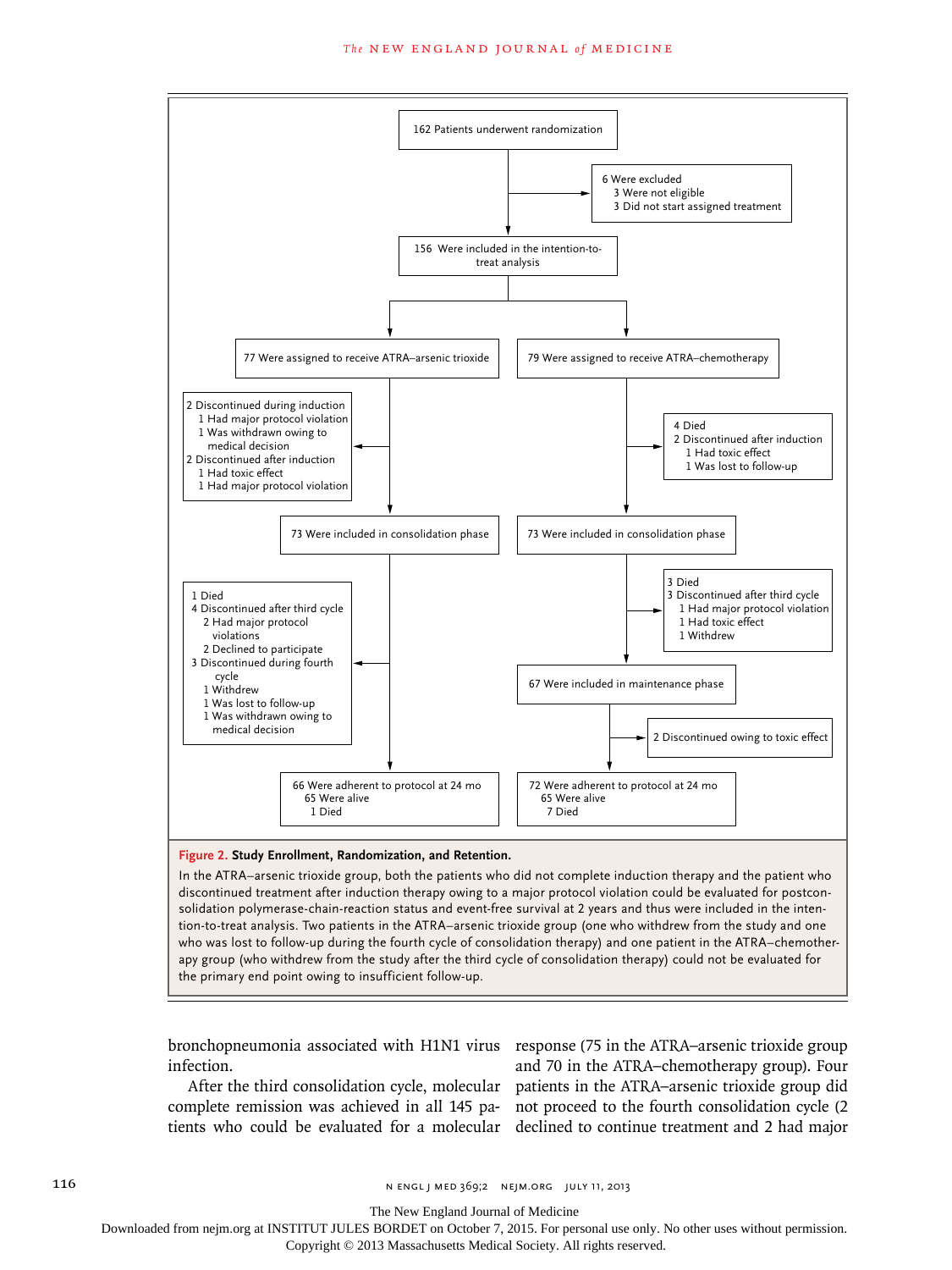protocol violations). Three patients in the ATRA– arsenic trioxide group did not complete the fourth consolidation course owing to withdrawal of consent, loss to follow-up, and the treating physician's decision.

#### **Maintenance Therapy**

A total of 67 of the 70 patients who completed consolidation therapy in the ATRA–chemotherapy group proceeded to maintenance therapy. Three patients went off protocol after consolidation therapy owing to withdrawal of consent, a major protocol violation, and a toxic effect. Two patients did not complete maintenance therapy because of prolonged myelosuppression (>50 days).

#### **Event-Free Survival**

Seven patients had a relapse during follow-up (two in the ATRA–arsenic trioxide group, at 22 and 27 months after diagnosis, and five in the ATRA–chemotherapy group, at 8, 14, 16, 21, and 35 months). In two of the seven patients with disease recurrence, a relapse was detected at the molecular level before detection of the hematologic relapse, leading to early administration of salvage therapy.

Of 156 patients in the intention-to-treat population, 6 (4%) could not be evaluated at 24 months for the primary analysis because a molecular evaluation was not performed after the third consolidation cycle or follow-up was insufficient. Of the remaining 150 patients, 97% in the ATRA–arsenic trioxide group (72 of 74 patients) were alive and free of events at 24 months, as compared with 86% in the ATRA– chemotherapy group (65 of 76 patients) (difference, 11 percentage points; 95% confidence interval [CI], 2 to 22). Since the lower bound of the 95% confidence interval for the difference in event-free survival rates was not lower than −5%, the noninferiority of ATRA–arsenic trioxide was confirmed (P<0.001). Furthermore, the log-rank test for the difference in event-free survival curves indicated the superiority of ATRA–arsenic trioxide  $(P=0.02)$ .

In the per-protocol population, the event-free survival rates were 97% in the ATRA–arsenic trioxide group (64 of 66 patients) versus 85% in the ATRA–chemotherapy group (61 of 72) (difference, 12 percentage points; 95% CI, 2 to 23; P<0.001 for noninferiority).

#### **Secondary End Points**

# *Overall Survival, Disease-free Survival, and Cumulative Incidence of Relapse*

The 2-year overall survival probability was 99% (95% CI, 96 to 100) in the ATRA–arsenic trioxide group and 91% (95% CI, 85 to 97) in the ATRA– chemotherapy group ( $P=0.02$ ). The 2-year diseasefree survival rate was 97% (95% CI, 94 to 100) in the ATRA–arsenic trioxide group and 90% (95% CI, 84 to 97) in the ATRA–chemotherapy group ( $P=0.11$ ). The 2-year cumulative incidence of relapse was 1% (95% CI, 0 to 4) in the ATRA– arsenic trioxide group and 6% (95% CI, 0 to 11) in the ATRA–chemotherapy group  $(P=0.24)$ . Outcome estimates are shown in Figure 3.

#### *Kinetics of Minimal Residual Disease*

The kinetics of *PML-RARA* transcript reduction after induction and consolidation therapy were assessed in 63 unselected patients. There were no significant differences between the two groups (Table S2 in the Supplementary Appendix).

#### *Hematologic Toxicity*

Grade 3 or 4 neutropenia lasting more than 15 days and grade 3 or 4 thrombocytopenia lasting more than 15 days were significantly more frequent both during induction therapy and after each consolidation course in the ATRA– chemotherapy group than in the ATRA–arsenic trioxide group (Fig. 4). Counting together fever of unknown origin and documented infectious episodes occurring during either induction or consolidation therapy, we recorded 26 episodes in the ATRA–arsenic trioxide group and 59 episodes in the ATRA–chemotherapy group (P<0.001).

#### *Nonhematologic Toxicity*

A total of 43 of 68 patients in the ATRA–arsenic trioxide group (63%) and 4 of 69 patients in the ATRA–chemotherapy group (6%) had grade 3 or 4 hepatic toxic effects during induction or consolidation therapy (for patients in the two groups) or during maintenance therapy (for patients in the ATRA–chemotherapy group) (P<0.001). In all cases, the toxic effects resolved with temporary discontinuation of arsenic trioxide, ATRA, or both or with temporary discontinuation of chemotherapy during the maintenance phase (for patients in the ATRA–chemotherapy group).

Prolongation of the QTc interval occurred in 12 patients in the ATRA–arsenic trioxide group

The New England Journal of Medicine

Downloaded from nejm.org at INSTITUT JULES BORDET on October 7, 2015. For personal use only. No other uses without permission.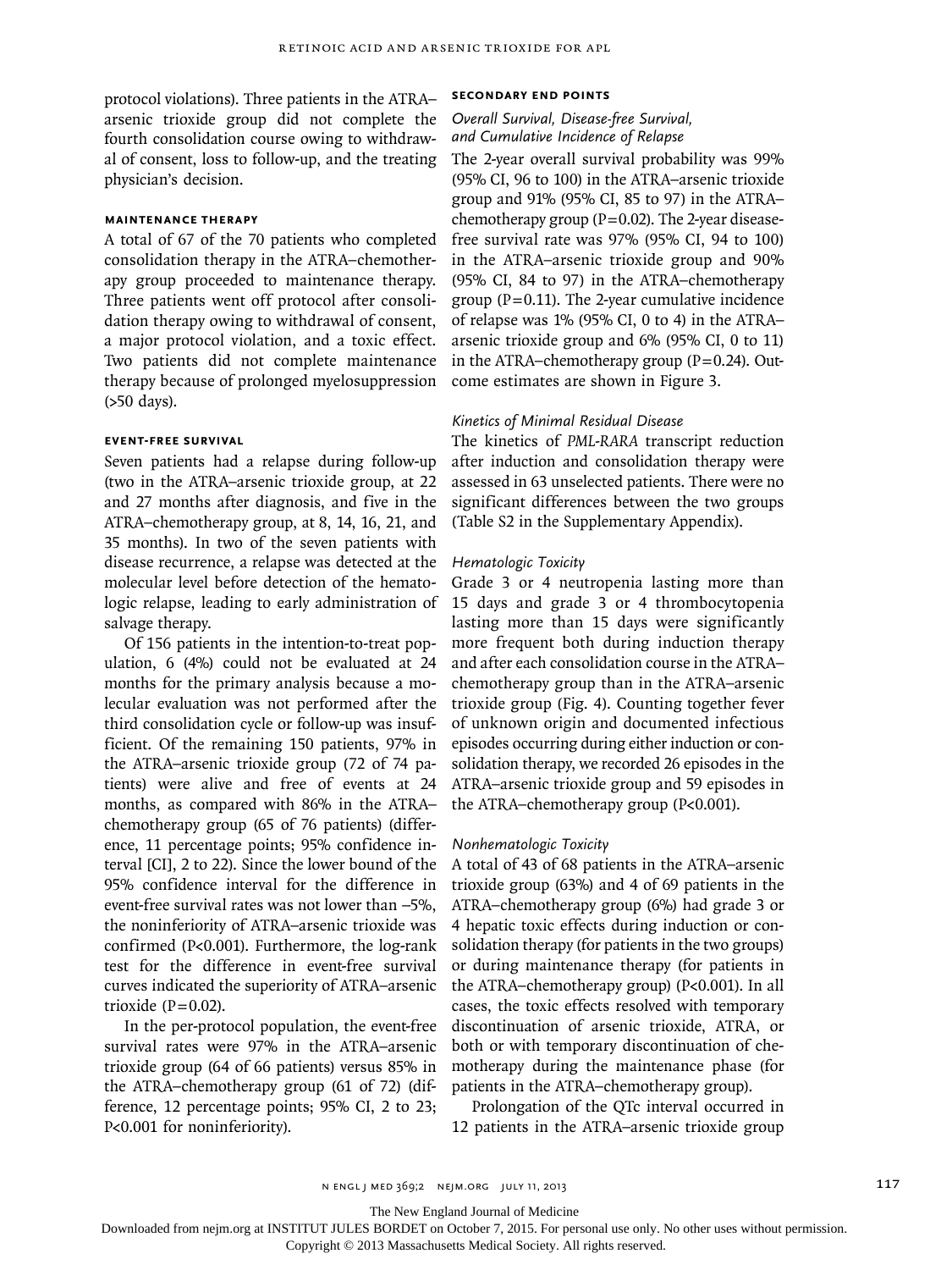

(16%) and in no patients in the ATRA–chemotherapy group  $(P<0.001)$ . In 1 of the 12 patients with a prolonged QTc interval, arsenic trioxide was permanently discontinued, and the patient went off protocol. Information on nonhematologic toxic effects is shown in Table S3 in the In lig Supplementary Appendix.

# Discussion

This study shows that a combination of ATRA and arsenic trioxide given for induction and consolidation therapy is at least not inferior and is possibly superior to standard ATRA and anthracycline-based chemotherapy for adults with low-to-intermediate-risk APL. The observed advantage in the 2-year event-free survival with sults in low-to-intermediate-risk patients<sup>22-25</sup>;

ATRA–arsenic trioxide appears to be due mainly to lower mortality from causes other than relapse, probably as a consequence of reduced severe hematologic toxicity together with similar antileukemic efficacy.

In light of the rarity of the disease, the exclusion from the study of patients with high-risk disease, and the very high cure rates for low-risk APL, we chose a noninferiority study as an investigation with more realistically achievable objectives than a superiority study would have allowed. The decision to exclude patients with high-risk disease was based on three main factors: the results of arsenic trioxide treatment with or without ATRA in these patients were reported to be significantly inferior to the re-

118 **118** N ENGL J MED 369;2 NEJM.ORG JULY 11, 2013

The New England Journal of Medicine

Downloaded from nejm.org at INSTITUT JULES BORDET on October 7, 2015. For personal use only. No other uses without permission.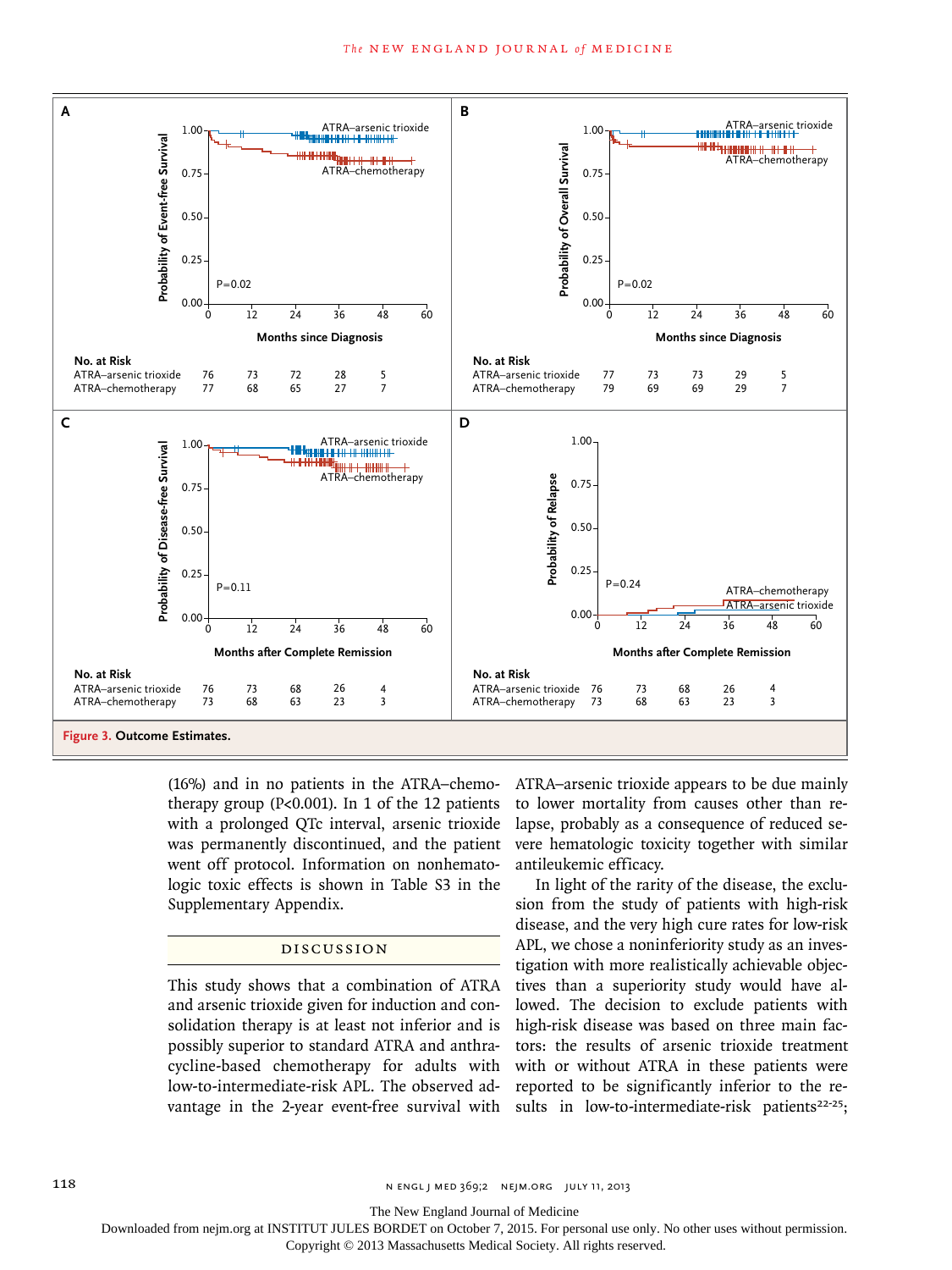

prolonged event-free and overall survival was routinely achieved in high-risk patients with risk-adapted consolidation therapy that included cytarabine,<sup>7,8,38</sup> and there was concern about a potential increase in cases of the differentiation syndrome. In this study, we did not observe an increase in the incidence or severity of the differentiation syndrome in patients receiving ATRA–arsenic trioxide. It is likely that prednisone prophylaxis and exclusion of high-risk patients contributed to these findings.

Earlier studies suggested that APL was curable without chemotherapy. Tsimberidou et al. reported that 38% of patients receiving liposomal ATRA as monotherapy were presumably cured of their disease.<sup>39</sup> Other studies showed an event-free survival rate of 95% at 1 year among low-to-intermediate-risk patients treated with the ATRA–arsenic trioxide combination selected for the present investigation.<sup>23,25</sup> The excellent outcomes reported in these studies are confirmed by the outcomes with ATRA–arsenic trioxide in our multicenter study involving a larger series of patients. In addition, our results in patients receiving the standard ATRA–chemotherapy regimen are very similar to previous findings reported by GIMEMA,<sup>8</sup> despite the use of this strategy at the multinational level.

Our findings also confirm the distinct sideeffect profiles of ATRA combined with arsenic

trioxide and ATRA combined with chemotherapy. The latter combination results in more frequent prolongation of cytopenias, mucositis, and infections, whereas the ATRA–arsenic trioxide combination results in more frequent prolongation of the QTc interval and liver-function abnormalities. Hepatic toxic effects appeared to be manageable with temporary discontinuation of the study medication and subsequent dose adjustments; the use of hydroxyurea was sufficient to counteract hyperleukocytosis.

Pilot studies of arsenic trioxide as a single agent have shown encouraging results, which were particularly favorable for patients with lowto-intermediate-risk disease.<sup>22,24</sup> Other trials have shown the benefit of incorporating arsenic trioxide with ATRA and chemotherapy as frontline treatment.10,21,40 A randomized study showed significantly improved outcomes in patients receiving ATRA combined with arsenic trioxide for induction therapy, as compared with those treated with either agent alone.<sup>21</sup> This study also showed improved clearance of *PML-RARA* transcripts in patients receiving the combination therapy. Finally, an interesting study combining the three most effective agents for APL — ATRA, arsenic trioxide, and anthracyclines — suggested that it may be possible to substantially reduce the intensity of chemotherapy when the triple combination is used.<sup>10</sup>

n engl j med 369;2 nejm.org july 11, 2013 119

The New England Journal of Medicine

Downloaded from nejm.org at INSTITUT JULES BORDET on October 7, 2015. For personal use only. No other uses without permission.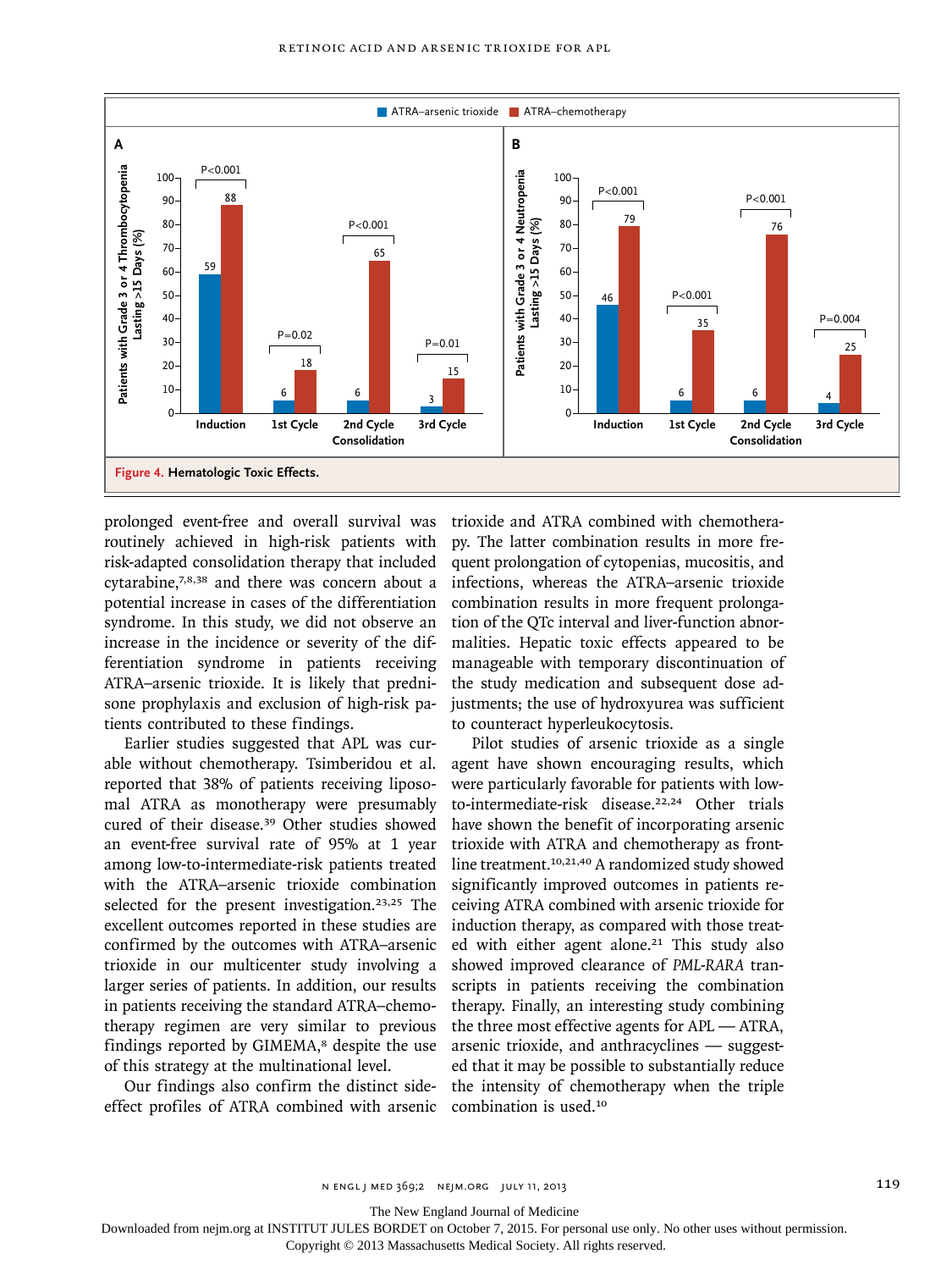The present study suggests that APL is curable without conventional chemotherapy. Although longer follow-up will be needed to draw firm conclusions, our results support previously reported clinical and experimental evidence indicating that ATRA and arsenic trioxide act synergistically to eradicate APL.<sup>17-21</sup>

Presented in part at the 54th Annual Meeting of the American Society of Hematology, Atlanta, December 8–11, 2012.

Supported by grants from Associazione Italiana contro le Leucemie and Associazione Italiana per la Ricerca sul Cancro (IG 5916, to Dr. Lo-Coco) and the German Ministry of Education and Research (01KG0903, to Dr. Platzbecker).

Disclosure forms provided by the authors are available with the full text of this article at NEJM.org.

We thank E.H. Estey (Seattle) and M.A. Sanz (Valencia, Spain) for helpful suggestions and critical reading of an earlier draft of the manuscript; and all participants and research staff of all centers within GIMEMA, the German–Austrian Acute Myeloid Leukemia Study Group, and Study Alliance Leukemia.

#### **Appendix**

The authors' full names, academic degrees, and affiliations are as follows: Dipartimento di Biomedicina e Prevenzione (Francesco Lo-Coco, M.D., Laura Cicconi, M.D., Adriano Venditti, M.D., Sergio Amadori, M.D.) and Centro di Biostatistica e Bioinformatica (Simona Iacobelli, Ph.D.), Università Tor Vergata, Rome; Santa Lucia Foundation, Rome (Francesco Lo-Coco, M.D.); Dipartimento di Ematologia, Università Campus Biomedico, Rome (Giuseppe Avvisati, M.D., Ph.D.); GIMEMA Data Center (Marco Vignetti, M.D., Sonia Maria Orlando, B.Sc., Paola Fazi, M.D., Franco Mandelli, M.D.) and Health Outcomes Research Unit (Franco Mandelli, M.D.), Rome; Dipartimento di Ematologia e Trapianto di Cellule Staminali, Ospedale Cardarelli, Naples (Felicetto Ferrara, M.D.); Dipartimento di Terapie cellulari ed Ematologia, Unità Operativa di Ematologia, Ospedale S. Bortolo, Vicenza (Eros Di Bona, M.D.); Dipartimento di Ematologia, Università di Bari, Bari (Giorgina Specchia, M.D.); Istituto di Ematologia, Università Cattolica Sacro Cuore, Rome (Simona Sica, M.D.); Policlinico Universitario Tor Vergata, Rome (Mariadomenica Divona, B.Sc.); Dipartimento di Onco-Ematologia, Ospedale SS Antonio e Biagio, Alessandria (Alessandro Levis, M.D.); Dipartimento di Ematologia, Spedali Civili, Brescia (Elisa Cerqui, M.D.); Dipartimento di Biotecnologie Cellulari ed Ematologia, Università La Sapienza, Rome (Massimo Breccia, M.D.); Dipartimento di Ematologia, Ospedale Civile, Pescara (Giuseppe Fioritoni, M.D.); Dipartimento di Ematologia e Oncologia, Fondazione Istituto de Ricovero e Cura a Carattere Scientifico (IRCCS) Policlinico San Matteo and Università di Pavia, Pavia (Mario Cazzola, M.D.); Divisione di Ematologia e Trapianto di Cellule Staminali, Ospedale Casa Sollievo della Sofferenza, San Giovanni Rotondo (Lorella Melillo, M.D.); U.O.C. Ematologia 1, IRCCS A.O.U. San Martino-IST, Genoa (Angelo M. Carella, M.D.); Dipartimento di Ematologia, Ospedale Niguarda Ca' Granda, Milan (Enrica Morra, M.D.); Azienda Ospedaliera Pugliese Ciaccio, Catanzaro (Maria Grazia Kropp, M.D.); USC Ematologia Azienda Ospedaliera Papa Giovanni XXIII, Bergamo (Alessandro Rambaldi, M.D.); Dipartimento di Scienze Mediche, Centro Trapianti Midollo Osseo, Ospedale R. Binaghi, Università di Cagliari, Cagliari (Giorgio La Nasa, M.D.); Department of Medical and Surgical Sciences, Università di Modena e Reggio Emilia, Modena (Mario Luppi, M.D.); Dipartimento di Ematologia e Trapianto di Midollo, Istituto Scientifico San Raffaele, Milan (Fabio Ciceri, M.D.); Divisione di Ematologia TERE, Ospedale Cardarelli, Naples (Olimpia Finizio, M.D.); and Divisione di Ematologia e Unità di Trapianti di Midollo Osseo, Ospedali Riuniti Villa Sofia-Cervello, Palermo (Francesco Fabbiano, M.D.) — all in Italy; and Universitatsklinikum Carl Gustav Carus, Dresden (Christian Thiede, M.D., Michaela Sauer, B.Sc., Gerhard Ehninger, M.D., Uwe Platzbecker, M.D.); Department of Oncology and Hematology, Hubertus Wald University Cancer Center, University Medical Center Hamburg-Eppendorf, Hamburg (Walter Fiedler, M.D.); Abteilung Hämatologie, Onkologie, Rheumatologie, Immunologie und Pulmologie, Eberhard Karls-Universität, Tübingen (Helmut R. Salih, M.D.); Department of Medicine, Hematology–Oncology, University of Frankfurt, Frankfurt (Christian H. Brandts, M.D.); Department of Internal Medicine III, University Hospital of Bonn, Bonn (Marie von Lilienfeld-Toal, M.D.); Medizinische Klinik I, Hämatologie, Onkologie, Infektiologie, Klinikum Bremen Mitte, Bremen (Bernd Hertenstein, M.D.); Kliniken Essen Süd, Essen (Mohammed Wattad, M.D.); Department of Internal Medicine I, University Hospital Freiburg, Freiburg (Michael Lübbert, M.D.); Klinikum Chemnitz, Chemnitz (Matthias Hänel, M.D.); Abteilung für Hämatologie, Onkologie und Stammzelltransplantation, Asklepios Klinik St. Georg Hamburg, Hamburg (Norbert Schmitz, M.D.); Department of Medicine I, Westpfalzklinikum, Kaiserslautern (Hartmut Link, M.D.); Internal Medicine III, University of Ulm, Ulm (Konstanze Döhner, M.D., Hartmut Döhner, M.D., Richard F. Schlenk, M.D.); Department of Hematology, Hemostasis, Oncology and Stem Cell Transplantation, Hannover Medical School, Hannover (Arnold Ganser, M.D.) — all in Germany.

#### **References**

**1.** Grimwade D, Mistry AR, Solomon E, et al. Acute promyelocytic leukemia: a paradigm for differentiation therapy. Cancer Treat Res 2010;145:219-35.

**2.** Wang ZY, Chen Z. Acute promyelocytic leukemia: from highly fatal to highly curable. Blood 2008;111:2505-15.

**3.** Tallman MS, Andersen JW, Schiffer CA, et al. All-trans retinoic acid in acute promyelocytic leukemia: long-term outcome and prognostic factor analysis from the North American Intergroup protocol. Blood 2002;100:4298-302.

**4.** Asou N, Kishimoto Y, Kiyoi H, et al. A randomized study with or without intensified maintenance chemotherapy in patients with acute promyelocytic leukemia who have become negative for PML-RARalpha transcript after consolidation therapy: the Japan Adult Leukemia Study Group (JALSG) APL97 study. Blood 2007; 110:59-66.

**5.** Lengfelder E, Haferlach C, Saussele S, et al. High dose ara-C in the treatment of newly diagnosed acute promyelocytic leukemia: long-term results of the German AMLCG. Leukemia 2009;23:2248-58.

**6.** Adès L, Guerci A, Raffoux E, et al. Very long-term outcome of acute promyelocytic leukemia after treatment with alltrans retinoic acid and chemotherapy: the European APL Group experience. Blood 2010;115:1690-6.

**7.** Sanz MA, Montesinos P, Rayón C, et al.

Risk-adapted treatment of acute promyelocytic leukemia based on all-trans retinoic acid and anthracycline with addition of cytarabine in consolidation therapy for high-risk patients: further improvements in treatment outcome. Blood 2010;115: 5137-46.

**8.** Lo-Coco F, Avvisati G, Vignetti M, et al. Front-line treatment of acute promyelocytic leukemia with AIDA induction followed by risk-adapted consolidation for adults younger than 61 years: results of the AIDA-2000 trial of the GIMEMA Group. Blood 2010;116:3171-9.

**9.** Avvisati G, Lo-Coco F, Paoloni FP, et al. AIDA 0493 protocol for newly diagnosed acute promyelocytic leukemia: very long-

120 **n engl j med 369;2 nejm.org july 11, 2013** 

The New England Journal of Medicine

Downloaded from nejm.org at INSTITUT JULES BORDET on October 7, 2015. For personal use only. No other uses without permission.